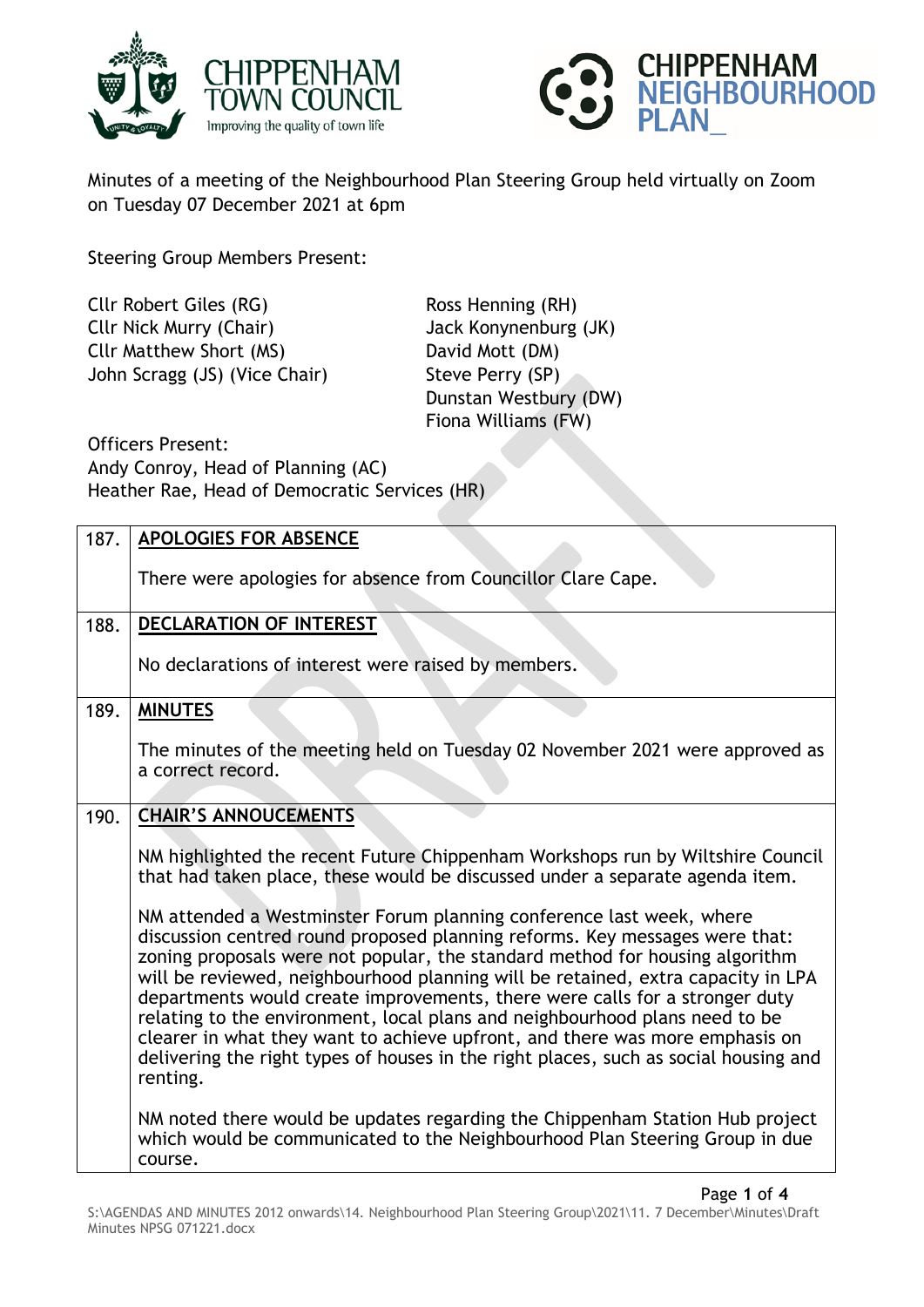| 191. | <b>FEEDBACK TO CPRE WEBINAR</b>                                                                                                                                                                                                                                                                                                                                                                                                                                                                                                                                                                                                                                                                                         |
|------|-------------------------------------------------------------------------------------------------------------------------------------------------------------------------------------------------------------------------------------------------------------------------------------------------------------------------------------------------------------------------------------------------------------------------------------------------------------------------------------------------------------------------------------------------------------------------------------------------------------------------------------------------------------------------------------------------------------------------|
|      | No members attended the webinar, AC circulated the briefing note from the<br>webinar.                                                                                                                                                                                                                                                                                                                                                                                                                                                                                                                                                                                                                                   |
| 192. | <b>FUTURE CHIPPENHAM WORKSHOPS</b>                                                                                                                                                                                                                                                                                                                                                                                                                                                                                                                                                                                                                                                                                      |
|      | a) NM provided feedback that most tables at the workshop he attended followed<br>the intention of the session. Attendees raised issues of sustainable development,<br>net zero, and consideration of the Neighbourhood Plan vision/objectives and<br>Design Guide in masterplanning work. RH noted the other workshops were similar<br>but were poorly attended and questioned whether there would be any feedback<br>written up from the sessions. Such feedback might also present opportunities that<br>the Neighbourhood Plan has not considered. NM referred to the recent letter<br>written by the Chief Executive following a Councillor motion to Wiltshire Council<br>regarding a workshop for the Local Plan. |
|      | b) NPSG members agreed that the draft Neighbourhood Plan Design Guide can be<br>shared with Future Chippenham.                                                                                                                                                                                                                                                                                                                                                                                                                                                                                                                                                                                                          |
|      | c) NPSG members agreed to send a letter from the Steering Group requesting<br>future involvement in master planning work.                                                                                                                                                                                                                                                                                                                                                                                                                                                                                                                                                                                               |
|      | <b>ACTIONS:</b><br>• AC to draft letter to be sent electronically to Future Chippenham and<br>circulated to NPSG members.                                                                                                                                                                                                                                                                                                                                                                                                                                                                                                                                                                                               |
| 193. | <b>REVISIONS TO DRAFT PLAN</b>                                                                                                                                                                                                                                                                                                                                                                                                                                                                                                                                                                                                                                                                                          |
|      | Members agreed to the revisions of the Draft Chippenham Design Guide (Version<br>7) made by the Head of Planning. Main changes to the Guide include:                                                                                                                                                                                                                                                                                                                                                                                                                                                                                                                                                                    |
|      | Addition of references to, and explanation of, 15 Minute Neighbourhood<br>(para. 13 and boxed text)<br>Addition of photos throughout                                                                                                                                                                                                                                                                                                                                                                                                                                                                                                                                                                                    |
|      | Restructuring of paragraphs to differentiate between those paragraphs<br>$\bullet$<br>providing information/statement and those instructing (i.e. numbered<br>design principles)                                                                                                                                                                                                                                                                                                                                                                                                                                                                                                                                        |
|      | Division of document into three sections<br>$\bullet$<br>Addition of reference to materials supply hierarchy (para. 77)<br>$\bullet$<br>Information on development categories (major/minor etc.)<br>incorporated into a table for improved legibility                                                                                                                                                                                                                                                                                                                                                                                                                                                                   |
|      | MS referred to page 69 and the wording 'wherever possible' and questioned<br>whether this phrase should be removed. SP highlighted the Neighbourhood<br>Planning Consultant had previously advised that demands cannot be made on<br>developers where it makes a scheme unviable. NPSG members discussed being<br>clear about what is required and checking with the Consultant whether this could<br>be removed.                                                                                                                                                                                                                                                                                                       |
|      | The NPSG discussed any additional photos that may be good to include in the<br>Guide. AC confirmed he would contact NW Swifts for photos of swift bricks, and<br>take some photos of integrated wheelie bin storage and communal cycle storage.                                                                                                                                                                                                                                                                                                                                                                                                                                                                         |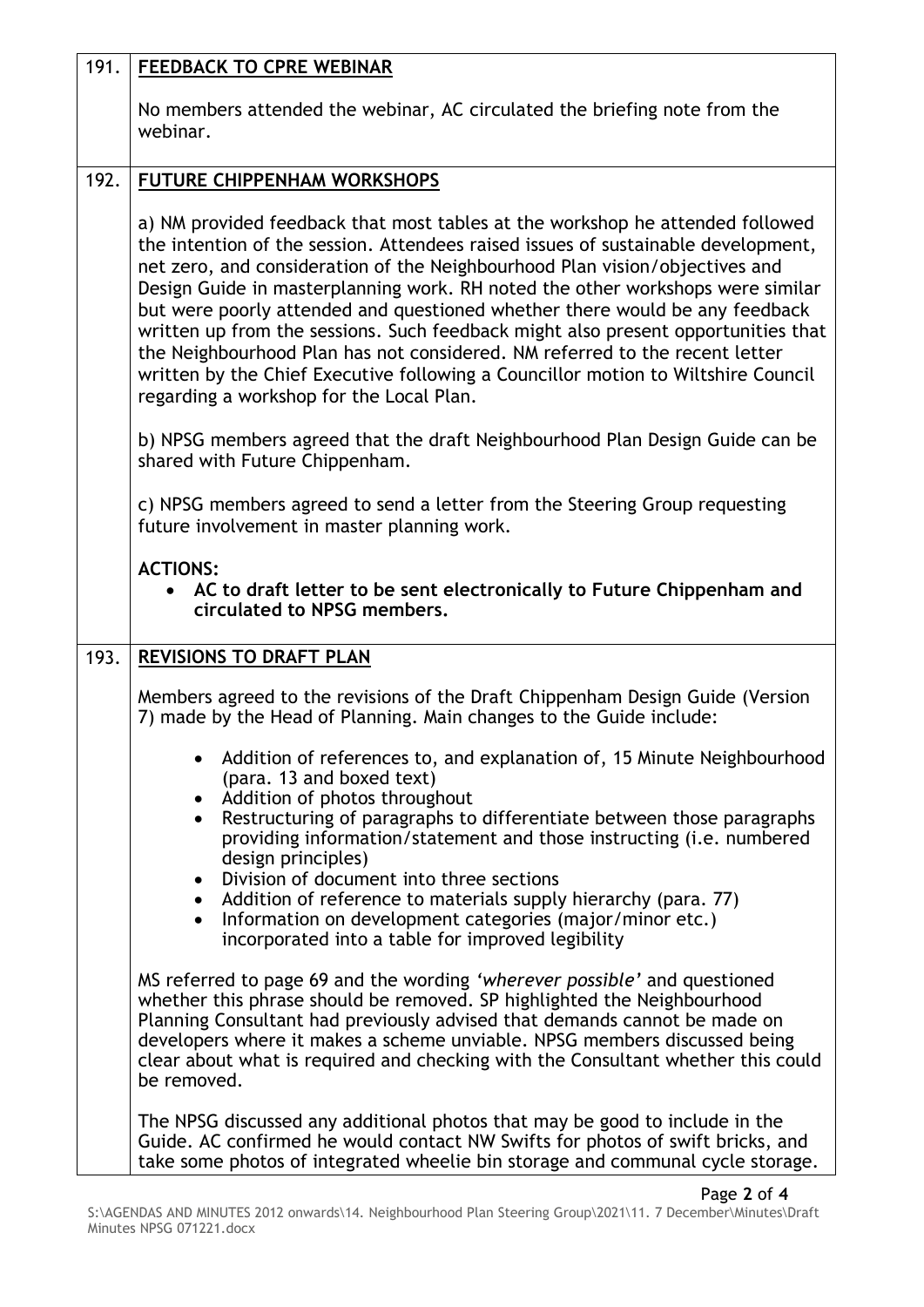|      | Members could send AC photos of 'rat run' routes in Chippenham and residential<br>off-street parking such as garage ports at the back of properties in new<br>developments.                                                                                                                                                                                                                                                                                    |
|------|----------------------------------------------------------------------------------------------------------------------------------------------------------------------------------------------------------------------------------------------------------------------------------------------------------------------------------------------------------------------------------------------------------------------------------------------------------------|
|      | NPSG members provided positive feedback on, and agreed, the 18 simplified<br>Character Area maps contained within the Conservation Area Character Appraisal<br>based on what was shown on Character Area 1 Marshfield Road map. JK<br>highlighted that text within the Appraisal needs to be consistent with the<br>corresponding map and refreshed so as to remove negative bias about any<br>buildings post 1900s.                                           |
|      | <b>ACTIONS:</b><br>AC to check with the Neighbourhood Planning Consultant whether the<br>$\bullet$<br>wording 'wherever possible' must be included or could be removed.<br>• AC/NPSG to take any final photos for the Design Guide                                                                                                                                                                                                                             |
| 194. | <b>OUTSTANDING ITEMS FOR NEIGHBOURHOOD PLAN DOCUMENTS</b>                                                                                                                                                                                                                                                                                                                                                                                                      |
|      | AC updated that Ice House Design are working on the design and formatting of<br>the Neighbourhood Plan. The first draft of character area maps have been<br>returned from Pear Mapping requiring review, and work will continue on this<br>after the Christmas break. AC is producing a non-technical summary which might<br>be ready for the next meeting.                                                                                                    |
| 195. | PRE-REG. 14 LIAISON WITH STAKEHOLDERS                                                                                                                                                                                                                                                                                                                                                                                                                          |
|      | AC and NM updated on a meeting with the managing agent, acting on behalf of<br>the owners of Nos. 13-19 The Bridge, who would be minded to support<br>Neighbourhood Plan Policy TC1.                                                                                                                                                                                                                                                                           |
|      | NPSG members discussed whether to proceed in putting forward LGS U - Allington<br>Way for Local Green Space designation further to the letter received from<br>Greensquare Accord dated 3 November 2021. NM questioned whether they<br>needed all of the land for parking/EV charging or just some of it, as it is a large<br>piece of land so perhaps there is a compromise to be had. AC could send a letter<br>to clarify and for some further information. |
|      | (RH left the meeting)                                                                                                                                                                                                                                                                                                                                                                                                                                          |
|      | AC reported on liaison with Chippenham Borough Lands Charity (CBLC) on the<br>proposed Baydons Meadow Local Green Space that CBLC would be writing to<br>request that a small area of the green space is not designated as such, and to<br>find out what use CBLC might be intending for this area. No letter has been<br>received to date so AC to send chase email.                                                                                          |
|      | AC updated that Wiltshire Council were due to respond in mid-December on<br>proposed LGS under their ownership. AC will chase if no response by mid-<br>December.                                                                                                                                                                                                                                                                                              |
|      | <b>ACTIONS:</b>                                                                                                                                                                                                                                                                                                                                                                                                                                                |
|      | AC to send letter to Greensquare Accord to clarify whether they would<br>be willing to compromise on designation of a smaller LGS U.<br>AC to send follow up email to CBLC to obtain their formal response on<br><b>Baydons Meadow LGS.</b>                                                                                                                                                                                                                    |